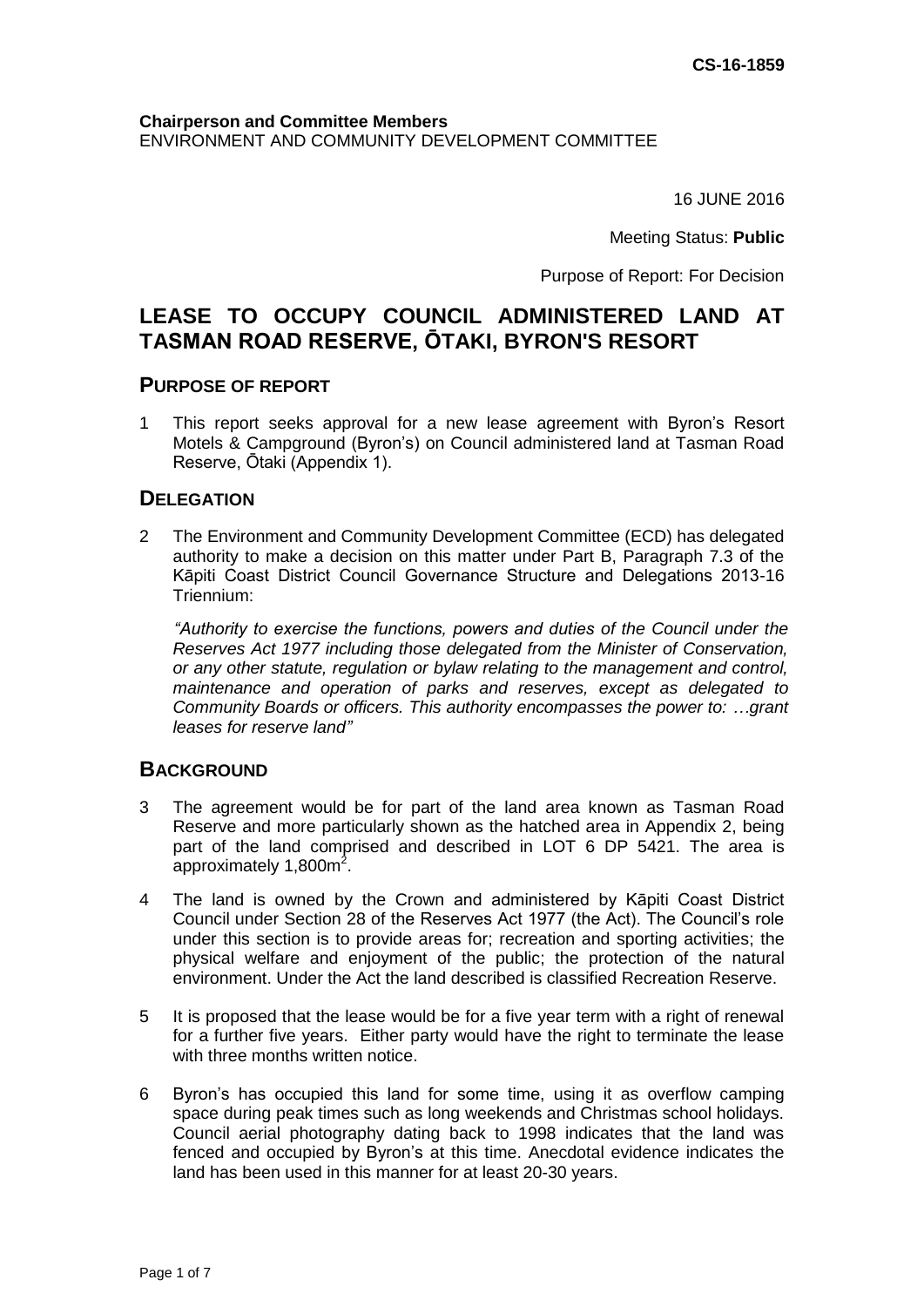- 7 Byron's does not currently have a formal lease to occupy this area. Officers understand there was some form of undocumented verbal agreement reached previously whereby Byron's would be able to use the land provided they also maintained it.
- 8 When the current owners purchased Byron's approximately six years ago they were informed by the previous owner about the existing arrangement with Council. Their understanding was they could continue to have use of the land provided they continued to keep it maintained.

#### **ISSUES AND OPTIONS**

#### **Issues**

9 The Act places limitations on the types of activities permitted on recreation reserves. Section 54(1)(a) of the Act allows the administering body to:

*"lease to any person, body, voluntary organisation, or society (whether incorporated or not) any area set apart under section 53(1)(h) for baths, a camping ground, a parking or mooring place, or other facilities for public recreation or enjoyment."*

and section 54(1)(d) allows the administering body to:

*"Grant leases or licences for the carrying on of any trade, business, or occupation on any specified site within the reserve... provided that the trade, business, or occupation must be necessary to enable the public to obtain the benefit and enjoyment of the reserve or for the convenience of persons using the reserve."*

- 10 Officer opinion is that the area is not required as public open space at this time and there are no plans to develop the land in the foreseeable future. However, this area of land could be more valuable in the future as population and space demands increase.
- 11 There has been interest from some members of the public in relation to Byron's use of this area of public land, believing that it should be completely opened up for public use and not be used by Byron's. This includes a recent activity where some members of the public spent a morning on the land and invited other members of the public to join them. This was attended by approximately 20 people. Anecdotally, there also appears to be support for Byron's continued use of the land.
- 12 The Department of Conservation (DoC) has been approached by a member of the public about the use of this land. DoC has made it clear that the land is under the administration of Council, that they have no influence on the management of the reserve and they are satisfied that the land is being used in a suitable manner.
- 13 The lease could continue to allow the area of land in question to be used for activities not associated with Byron's. The current owners of Byron's are amenable to public use of the area during times when it is not being used by Byron's, however this is not a requirement of the Reserves Act. The area could be leased solely for the use of Byron's if that was the desire of Council.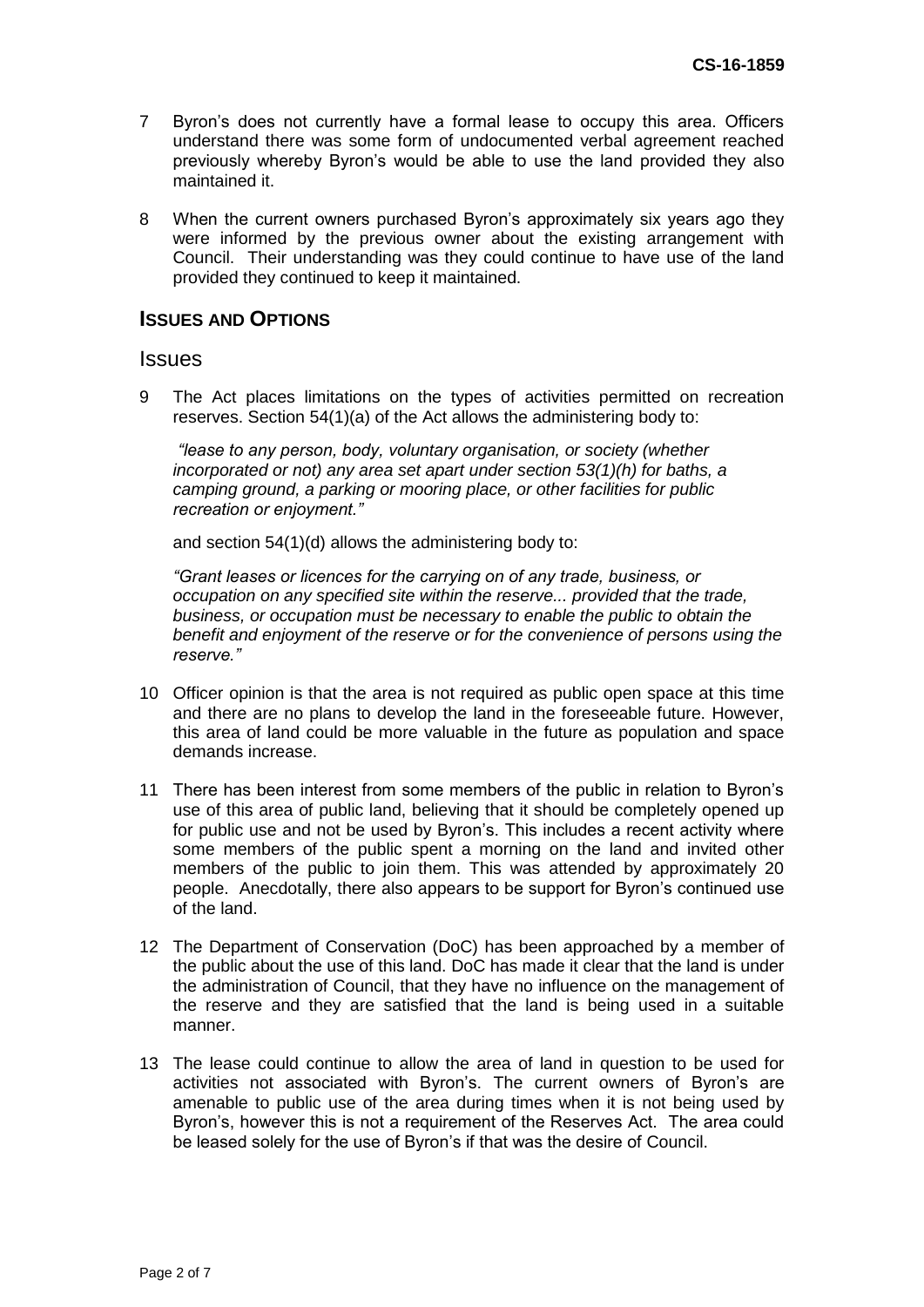- 14 If the land is to also be available for public use, Council officers will work with the owners of Byron's to agree the best system for letting people know when the area is available to use.
- 15 If the area is available for public use when not required by Byron's there is a potential security risk as members of the public can easily gain access to the rest of the resort. Council officers would need to monitor how the arrangement is working and address any concerns as appropriate. There are also CPTED (Crime Prevention Through Environmental Design) issues with this area as it is tucked away and not easily seen from other public spaces.
- 16 In officer's opinion, having Byron's occupy and be responsible for maintaining this area in the short to medium term is a reasonable use of the land. As the only current vehicle access to the land is through Byron's property, it also mitigates the necessity of Council having to get access to the land and maintain it; either through an access agreement with a private land owner or construction of an access over the dune hill.
- 17 It is to Council's advantage for Byron's to continue to maintain this area rather than adding it to Council's maintenance schedule. It would cost approximately \$2,000 - \$3,000 per year for Council to include maintenance of this area in the schedule for Tasman Road Reserve.
- 18 Taking into consideration the above points, officers consider that the best option is to have an exclusive lease with Byron's Resort.

#### **CONSIDERATIONS**

#### Policy considerations

19 There are no policy issues arising from this decision.

#### Legal considerations

- 20 Section 54(1) of the Act authorises the Council to enter into a lease for recreation reserves.
- 21 New lease documentation will be drafted and will be reviewed by the Council's legal advisor before being presented to Byron's for signing.
- 22 Section 54(2) of the Act requires that Council give public notice of the new lease proposed to be granted in accordance with section 119 of the Act. A period of not less than one calendar month must be provided by the Council for objections or submissions to be received. Under section 120 of the Act, Council must consider any submissions received and review its recommendation in light of the submissions. Any submissions received will be considered at the Council meeting of 18 August 2016.

#### Financial considerations

23 Given the limited times during the year Byron's will actually use the land, the recommended annual rental is \$500 including GST, with the provision for an annual CPI adjustment. This rental amount takes in to account: negotiation with the owners of Byron's about what would be viable for them; the cost of maintenance should Council be required to take this over; the land could be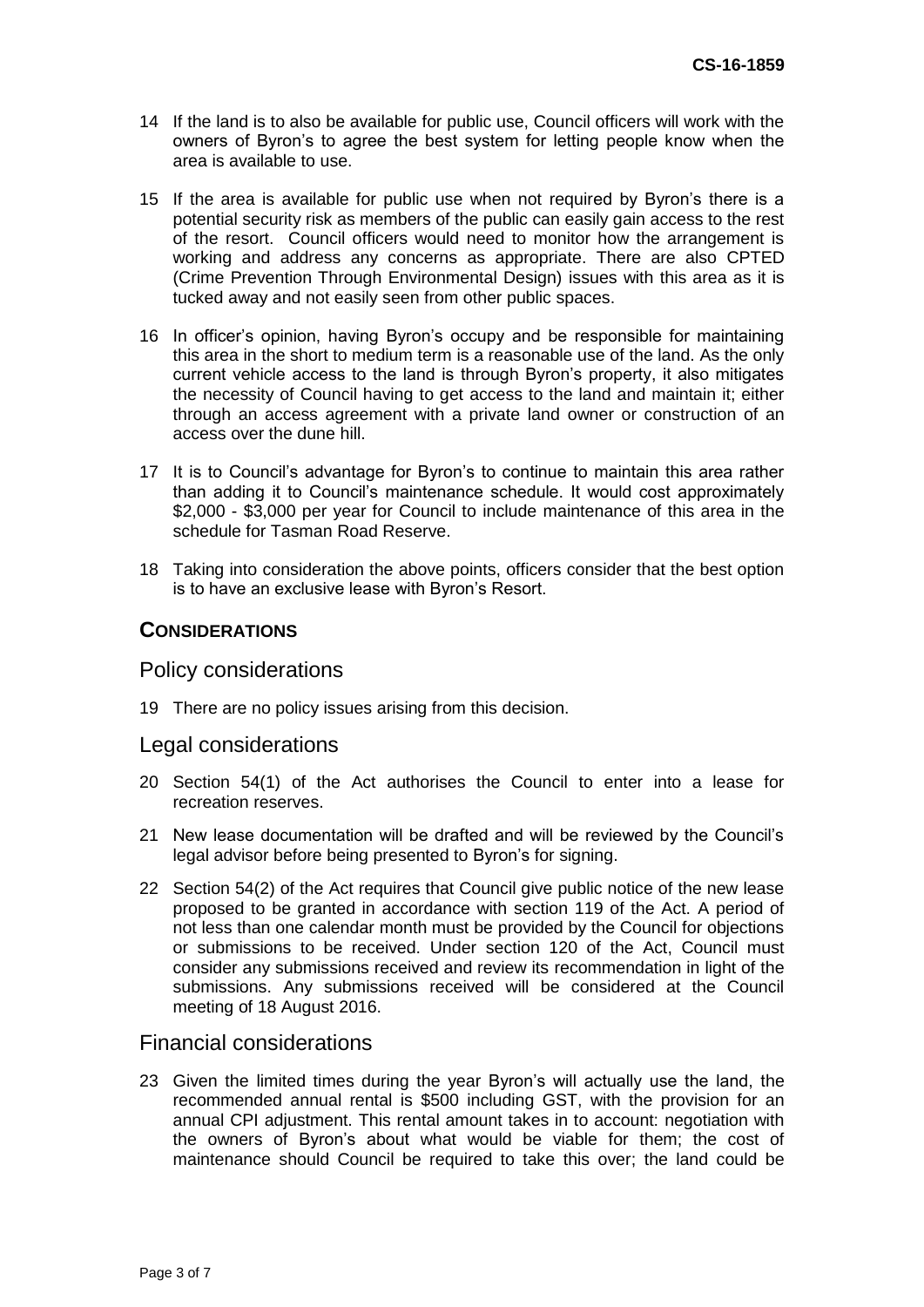available for public use when not required by Byron's and there are no plans for further development at this stage.

24 Costs associated with a new lease, including costs associated with public notification, are required to be covered by the Lessee.

#### Tāngata whenua considerations

25 There are no known issues for consideration relating to iwi or the Treaty of Waitangi.

#### **SIGNIFICANCE AND ENGAGEMENT**

#### Degree of significance

26 This matter has a low level of significance under Council policy.

#### Consultation already undertaken

- 27 As the proposed lease is required to be publicly notified, community and other agencies have not been specifically consulted in this matter. All potentially affected parties will have the opportunity to make a submission during the public notification process.
- 28 The Ōtaki Community Board has been kept up to date on this matter and are supportive of a formal lease with Byron's.

#### Engagement planning

29 If the recommendations in this report are approved then officers will arrange for public notification, in accordance with section 119 of the Act.

## **Publicity**

- 30 As this is a new lease on Reserve land, one month public notification is required. The requirements of the Act which define public notice to be: publishing the notice once in a newspaper circulating in the area in which the reserve is situated and in such other newspapers (if any) as the administering body decides.
- 31 The appropriate Council communication channels will be used to ensure key stakeholders and audiences are aware of the process and outcome.

## **RECOMMENDATIONS**

32 That the Environment and Community Development Committee authorises the Chief Executive to undertake the required public consultation process for the lease proposal as outlined in this report (CS-16-1859), allowing for public use when possible, for the land at Tasman Road Reserve, Ōtaki, shown in Appendix 2, to Byron's Resort Motels and Campground. A final decision regarding the proposed lease will be made at the Council meeting of 18 August 2016, following a report back from Council officers on submissions received.

OR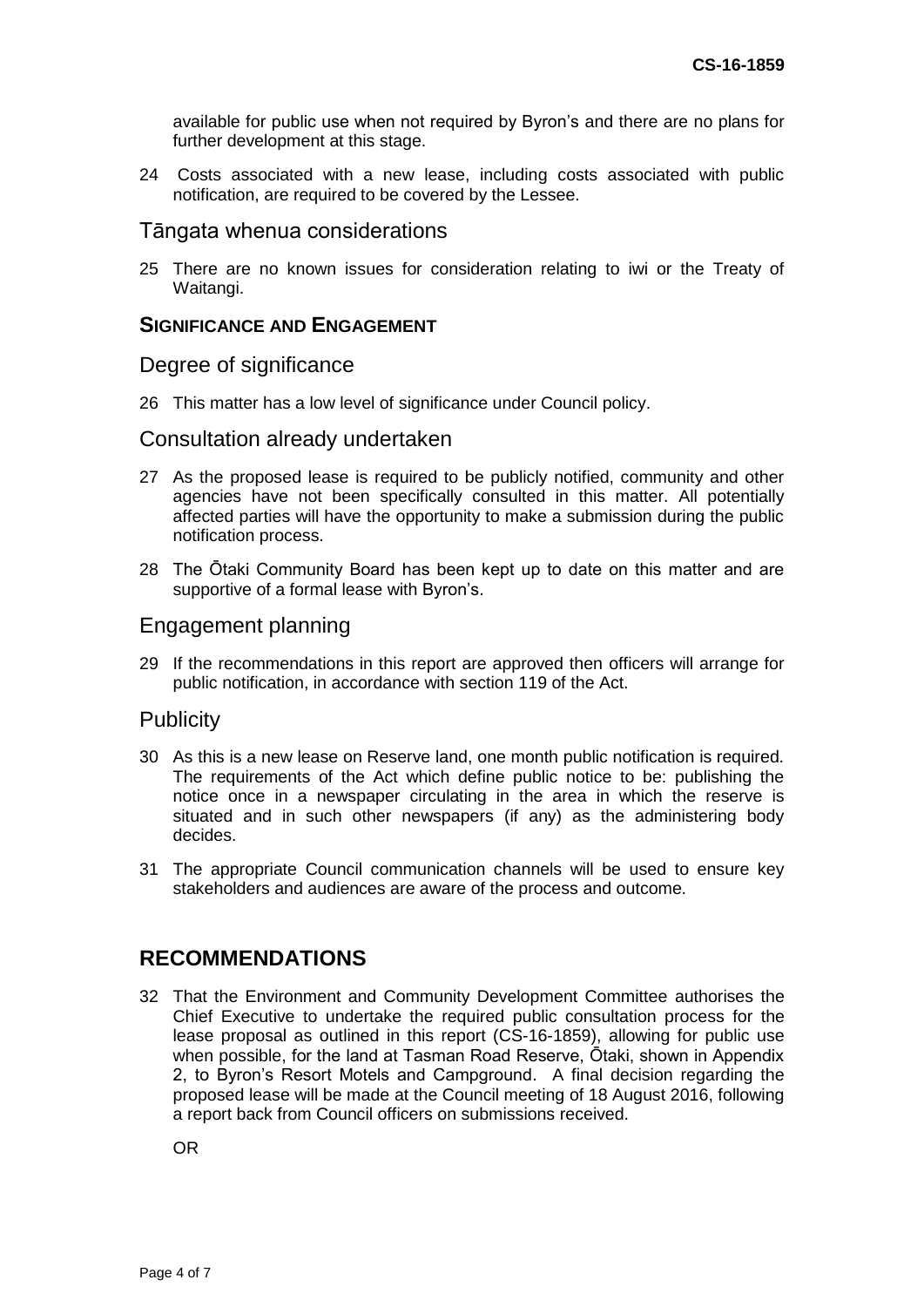33 That the Environment and Community Development Committee authorises the Chief Executive to undertake the required public consultation process for the exclusive lease proposal as outlined in this report (CS-16-1859) for the land at Tasman Road Reserve, Ōtaki, shown in Appendix 2, to Byron's Resort Motels and Campground. A final decision regarding the proposed lease will be made at the Council meeting of 18 August 2016, following a report back from Council officers on submissions received.

| Report prepared by                            | <b>Approved for submission</b>                     | <b>Approved for submission</b>                           |
|-----------------------------------------------|----------------------------------------------------|----------------------------------------------------------|
|                                               |                                                    |                                                          |
| Alison Law                                    | Kevin Currie                                       | Crispin Mylne                                            |
| <b>Parks and Recreation</b><br><b>Manager</b> | <b>Group Manager</b><br><b>Regulatory Services</b> | <b>Acting Group Manager</b><br><b>Community Services</b> |
|                                               |                                                    |                                                          |

#### **ATTACHMENTS**

Appendix 1: Byron's Resort and Tasman Road Reserve Appendix 2: Plan of land area proposed for lease at Tasman Road Reserve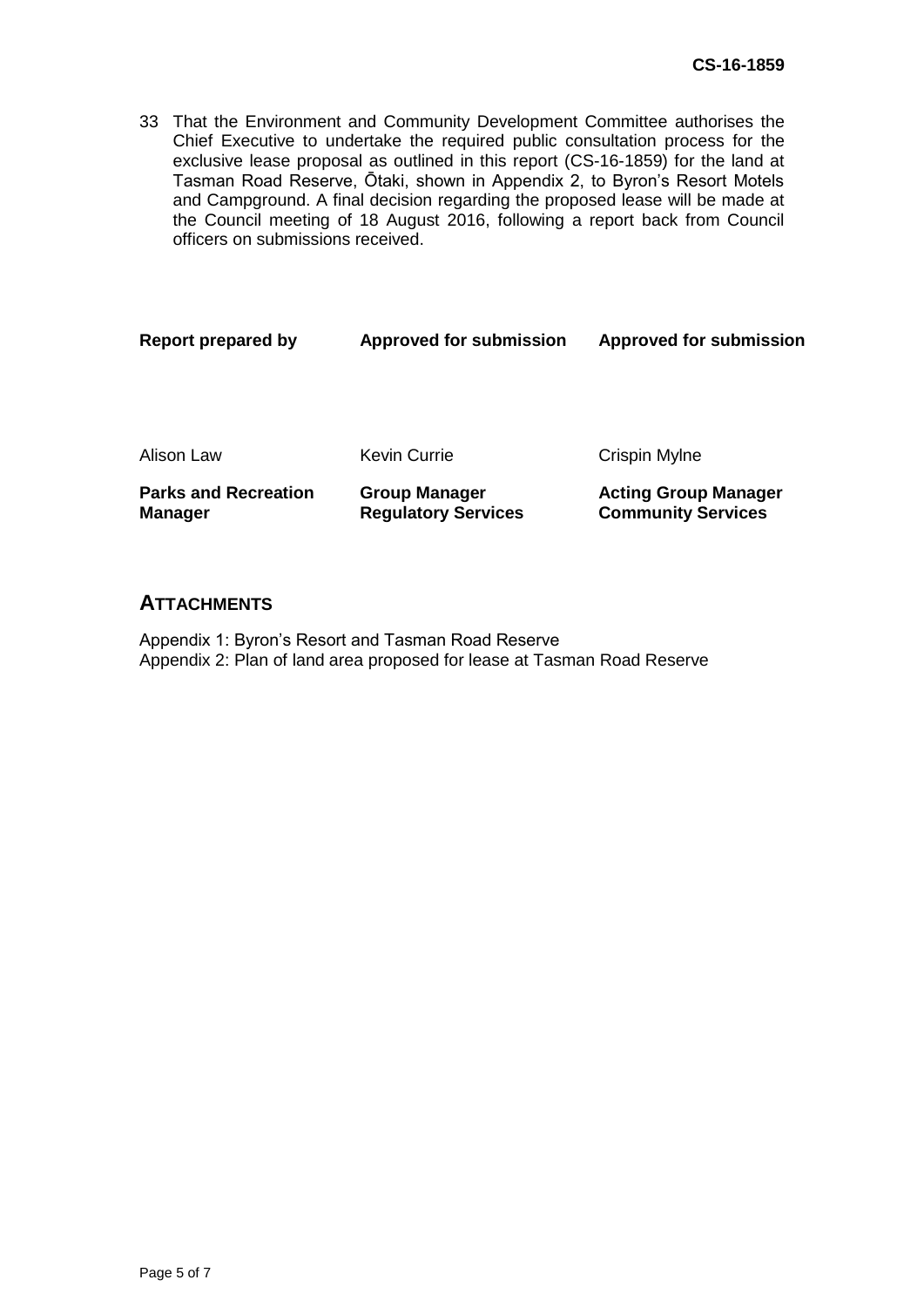

Appendix 1 - Byron's Resort and Tasman Road Reserve